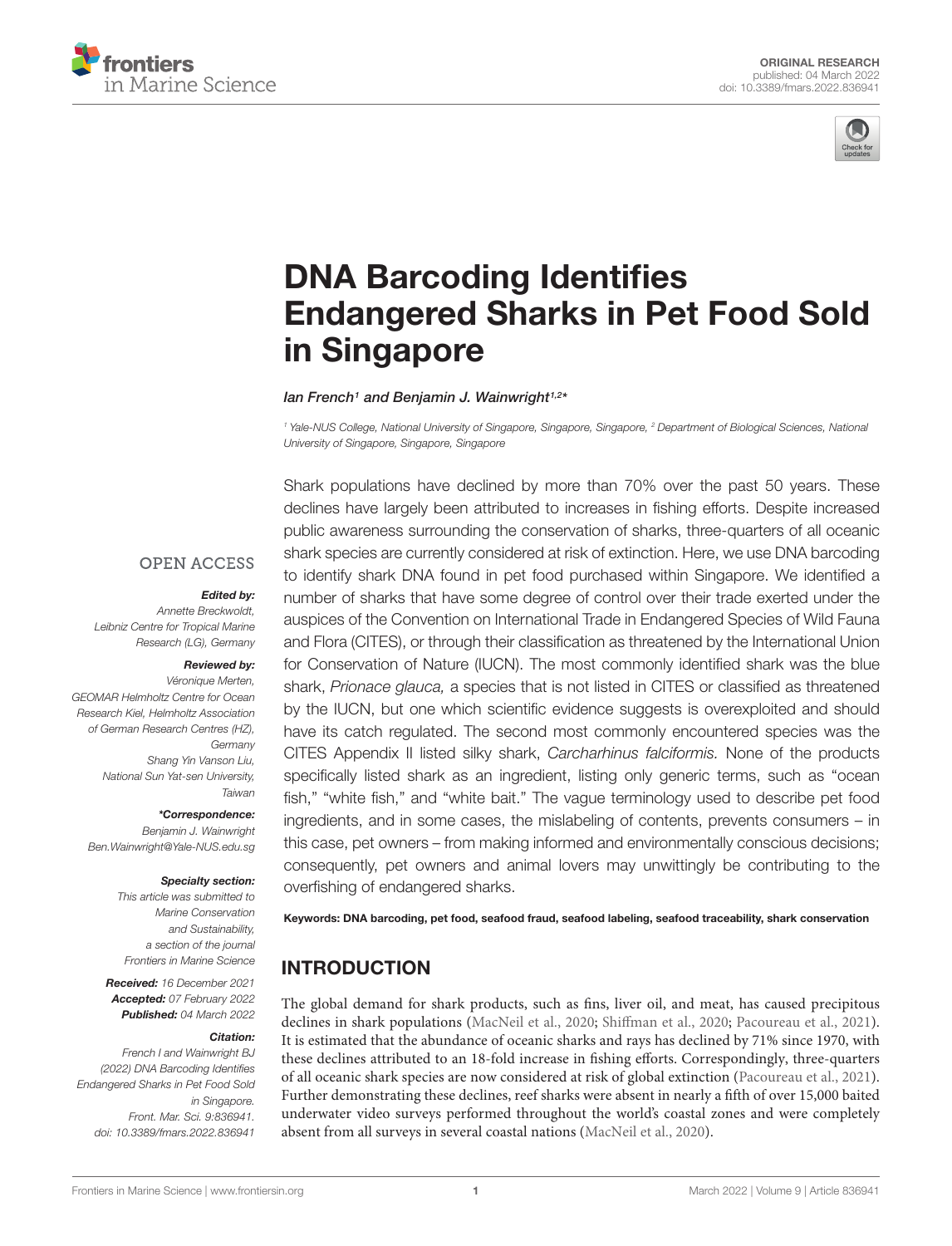Another contributor to these declines is the mislabeling of seafood products, either deliberate or accidental. The practice of mislabeling generally involves the substitution of a low-value product for one of a higher value to increase the economic gain [\(Chang et al.,](#page-4-3) [2021;](#page-4-3) [Neo et al.,](#page-4-4) [2022\)](#page-4-4). However, the use of generic catch-all terms, such as "fish," "ocean fish," and "white fish," are becoming increasingly common [\(Cardeñosa,](#page-4-5) [2019\)](#page-4-5). These all-encompassing terms eliminate the consumer's ability to make an informed decision about which products they wish to purchase and use. For example, pet foods and cosmetics frequently contain shark products even when not shown on the ingredients list. Pet food contains shark meat, while squalene is frequently found in cosmetics and other beauty products; in both of these cases, DNA barcoding has highlighted the presence of endangered shark species [\(Cardeñosa,](#page-4-5) [2019\)](#page-4-5). Squalene can originate from non-shark sources (e.g., plant products); however, DNA barcoding has confirmed that the squalene in some pet food products and cosmetics is derived from sharks, such as the hammerhead shark (Sphyrna lewini), that are listed as endangered by the International Union for the Conservation of Nature (IUCN; [Cardeñosa,](#page-4-5) [2019\)](#page-4-5). In both pet food and cosmetics where shark DNA has been detected, the shark was not listed as an ingredient; instead, catch-all generic terms were used to describe the contents. Consequently, the consumer would have no way of knowing that the purchased product contains sharks without using DNA-based testing methods.

The official DNA barcode for animal species identification is a fragment of the mitochondrial gene coding for cytochrome c oxidase 1 (COI), and this region with approximately 650 bp has been widely adopted [\(Folmer et al.,](#page-4-6) [1994;](#page-4-6) [Hebert et al.,](#page-4-7) [2003;](#page-4-7) [Ward et al.,](#page-5-0) [2005,](#page-5-0) [2008\)](#page-5-1). However, tinned products that are sold for consumption (e.g., pet food), or those used by humans (e.g., beauty products), are usually highly processed to avoid health risks. Pet food is frequently thermally treated to improve safety and shelf life through the destruction of fungal spores and bacteria [\(van Rooijen et al.,](#page-5-2) [2013\)](#page-5-2), and similar treatments are used to avoid microbial contamination in beauty products [\(Kim et al.,](#page-4-8) [2020\)](#page-4-8). These processes destroy or degrade DNA rendering the full 650 bp fragment, which is impossible to amplify and, therefore, unusable in the molecular identification of species. To circumvent these challenges, a number of minibarcoding techniques have been developed which use only a small fragment (100–200 bp) of the original gene [\(Hajibabaei](#page-4-9) [et al.,](#page-4-9) [2006;](#page-4-9) [Meusnier et al.,](#page-4-10) [2008;](#page-4-10) [Shokralla et al.,](#page-5-3) [2015\)](#page-5-3), and a shark-specific mini-barcode has been developed to allow DNA amplification from challenging or degraded samples [\(Cardeñosa](#page-4-11) [et al.,](#page-4-11) [2017\)](#page-4-11). These shorter fragments can be used to successfully make shark species' identifications in highly processed products and samples, such as dried fins, shark liver oil, and environmental DNA (eDNA; [Wainwright et al.,](#page-5-4) [2018;](#page-5-4) [Ip et al.,](#page-4-12) [2021;](#page-4-12) [Liu et al.,](#page-4-13) [2021\)](#page-4-13).

There is a rapidly growing public interest and awareness in conservation, particularly for charismatic species, such as sharks [\(Shiffman et al.,](#page-4-1) [2020\)](#page-4-1). It is likely that many pet owners who are broadly interested in conservation, or more specifically in the protection of sharks, are unaware that they may be inadvertently feeding endangered species of sharks to their pets, or that through the use of cosmetics containing shark-derived squalene, they are unknowingly helping to fuel the global overfishing of sharks.

Previous work has applied the same techniques to examine the occurrence of sharks in pet food samples collected within the United States [\(Cardeñosa,](#page-4-5) [2019\)](#page-4-5). Here, we use a mini-DNA barcoding approach to investigate the occurrence of shark meat in a variety of pet food products purchased in Singapore. The use of consistent techniques allows comparisons between regions and products.

# MATERIALS AND METHODS

In total, 45 different pet food products were purchased from 16 different brands in Singapore. Most products used the generic terms "fish," "ocean fish," "white bait," or "white fish" in the ingredients list to describe their contents. Some specifically listing "tuna" or "salmon," but others did not indicate fish of any sort as an ingredient. None of the pet food products collected in this work specifically listed sharks on the ingredient list.

DNA was extracted via Chelex 100 resin [\(Walsh et al.,](#page-5-5) [2013\)](#page-5-5); a 10% solution of Chelex (Bio-Rad) with nuclease-free water was prepared. Taking care to ensure complete mixing to prevent settling, 200  $\mu$ l of this mix was then transferred to a PCR tube. A small, approximately 1–2 mm<sup>2</sup> pet food sample, was added, briefly vortexed (5–10 s), and then centrifuged. When multiple samples were collected from the can or packet – corresponding to different types of meat observed – a separate extraction was performed for each. For DNA extraction, samples were initially heated at 60◦C for 20 min, then, 99◦C for 25 min, and stored at 4 ◦C until PCR was performed.

Using the following primer pair, we attempted to amplify approximately 150 bp fragments of the COI gene. Forward primer is VF2 (5'- TCA ACC AAC CAC AAA GAC ATT GGC AC -3') and reverse primer is Shark150R (5' -AAG ATT ACA AAA GCG TGG GC-3') [\(Cardeñosa et al.,](#page-4-11) [2017\)](#page-4-11). All reactions were performed in 25 µl volumes; each reaction contained 12.5 µl GoTaq Master Mix Green (Promega), 1 µl forward primer (10  $\mu$ M), 1  $\mu$ l reverse primer (10  $\mu$ M), 9.5  $\mu$ l water, and 1  $\mu$ l of undiluted DNA template. The PCR thermal cycling conditions followed an initial denaturation period of 2 min at 94◦C, followed by 35 cycles at 94◦C for 1 min, 52◦C for 1 min, 72◦C for 1 min, and a final extension period of 10 min at 72◦C.

Successful PCR amplification was verified on a 1% TBE agarose gel, and products were sent to Macrogen Korea for cleaning and Sanger sequencing. Geneious v2020.2.4 [\(Kearse](#page-4-14) [et al.,](#page-4-14) [2012\)](#page-4-14) was used to view sequence data. Species identifications were made using The Barcode of Life Data System (BOLD)[1](#page-1-0) , and the Nucleotide BLAST (BLASTn) function in GenBank[2](#page-1-1) . Species identifications were considered positive if BOLD and BLAST identified the same species with a 100% match. If BOLD and BLAST indicated that the sequence matched more than one species with 100% similarity (i.e., a species-level match could not be made) we made a genus-level identification.

<span id="page-1-0"></span><sup>1</sup><https://www.boldsystems.org>

<span id="page-1-1"></span><sup>2</sup><http://www.ncbi.nlm.nih.gov>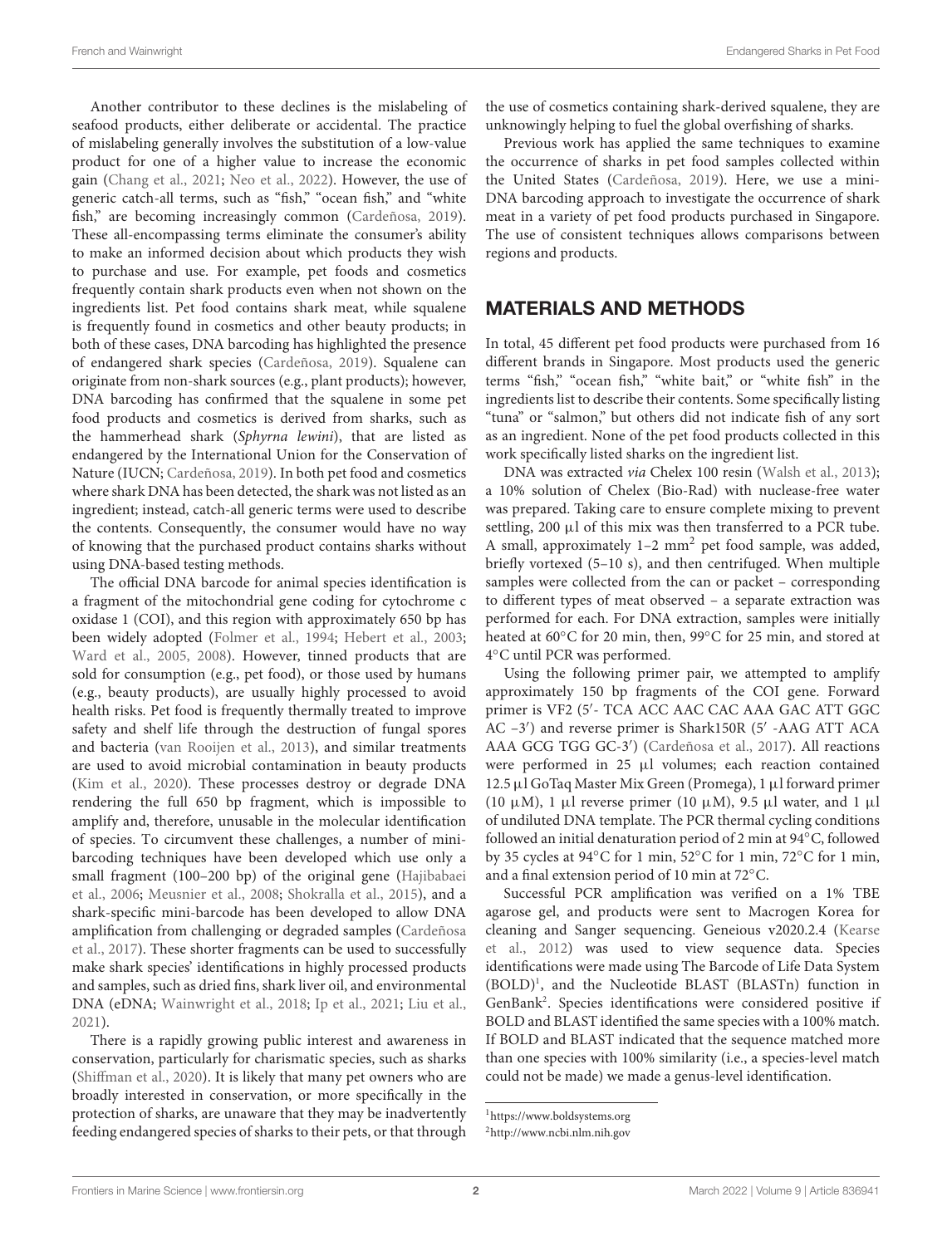# RESULTS

Of the 144 samples sequenced, 31% ( $n = 45$ ) contained shark DNA and returned sequences that we were able to use to identify samples to either the genus or species level. Because we took more than one sample from each of the collected products (maximum five samples, minimum two samples) (**[Supplementary Table 1](#page-4-15)**), if the same species were identified more than once in the same tin or packet, we considered it the same individual and counted it only once (**[Supplementary Table 1](#page-4-15)**). The most commonly identified genus was Carcharhinus. The top three most frequently identified species were: (1) Prionace glauca (blue shark) was identified seven times, (2) Carcharhinus falciformis (silky shark) was seen five times, and, Triaenodon obesus (whitetip reef shark) was found four times. We documented five occurrences of C. falciformis, the silky shark which is listed on the Convention on International Trade in Endangered Species of Wild Fauna and Flora (CITES) appendix II, and several species were classified as threatened by the International Union for the Conservation of Nature (IUCN; **[Table 1](#page-3-0)** and **[Figure 1](#page-3-1)**). The most commonly identified non-shark identifications were chicken (Gallus gallus), salmon, tuna, and the decapod, Litopenaeus vannamei, commonly known as the whiteleg shrimp.

# **DISCUSSION**

We detected shark DNA belonging to a number of species that are listed on CITES Appendix II or classified as endangered on the IUCN Red list. A listing on CITES Appendix II means that a species is not necessarily threatened with extinction, but its trade must be controlled to avoid overconsumption that is incompatible with its survival. Sharks were not listed as ingredients on any of the sampled products tested; while this is not illegal or a required procedure, we argue that many pet owners and lovers would be alarmed to find out that they are likely contributing to the unsustainable fishing practices that have caused massive declines in global shark populations. The overfishing of sharks can have negative impacts on the ecosystem's stability and function, and their removal has even been linked to the amplification of detrimental climate change effects [\(Nowicki et al.,](#page-4-16) [2021\)](#page-4-16).

Despite taking numerous samples from each of the collected products, it is likely that we did not discover the full diversity of sharks from those samples. It is now possible to leverage the high throughput of a second (Illumina) and third (PacBio and Oxford Nanopore) generation DNA sequencing platforms to comprehensively sequence and identify the entire contents of a can, or packet of pet food [\(Ho et al.,](#page-4-17) [2020\)](#page-4-17). It is also highly probable that this approach will reveal other species that are not listed as ingredients; given the scale and extent of seafood mislabeling, some of these may also be endangered species [\(Shokralla et al.,](#page-5-3) [2015\)](#page-5-3).

An earlier study examining the contents of pet food in the United States similarly showed that sharks were frequently present [\(Cardeñosa,](#page-4-5) [2019\)](#page-4-5). The most commonly encountered shark species in samples from the United States was the shortfin mako (Isurus oxyrinchus); this species was completely absent in all of our samples. In total, [Cardeñosa](#page-4-5) [\(2019\)](#page-4-5) was able to identify eighteen pet food-associated sequences to the species level, representing two different species (*Isurus oxyrinchus n* =  $17$ , and *Prionace glauca*  $n = 1$ ). It is unknown where the pet food in [Cardeñosa](#page-4-5) [\(2019\)](#page-4-5) was processed, but the samples purchased in our work were all produced, canned, or packaged in Thailand. Our samples constitute a more diverse collection of nine species of shark, possibly indicating that the pet food industry in the United States and Asia is supported by different supply chains. Like [Cardeñosa](#page-4-5) [\(2019\)](#page-4-5), we found the blue shark, Prionace glauca, in our samples, and other barcoding work performed in Southeast Asia has shown a high occurrence of the blue shark in the fin trade [\(Wainwright et al.,](#page-5-4) [2018;](#page-5-4) [Liu et al.,](#page-4-13) [2021\)](#page-4-13). Despite being one of the most frequently traded species in Hong Kong [\(Fields et al.,](#page-4-18) [2018,](#page-4-18) [2020\)](#page-4-19), the blue shark is not listed under CITES Appendices I or II and is only listed as near threatened on the IUCN red list. Blue sharks are recognized as a highly migratory species that are frequently encountered in pelagic longline fisheries as bycatch [\(Campana et al.,](#page-4-20) [2002\)](#page-4-20). Accidental catch of this fish could account for its high prevalence in the pet food industry; since a shark carcass is a low-value product once the fins have been removed, it is possible that the pet food industry processes this carcass instead of wasting it. Blue sharks do appear to be a victim of increasing fishing effort and are widely identified in the fin trade throughout Southeast Asia, and scientific evidence already suggests that blue shark fishing should be regulated [\(Simpfendorfer and Dulvy,](#page-5-6) [2017\)](#page-5-6). This apparent high fishing pressure may warrant a greater degree of protection and justify listing blue sharks on the IUCN Red List and inclusion on the CITES Appendix II [\(Liu et al.,](#page-4-13) [2021\)](#page-4-13). The second most encountered shark in our pet food was the silky shark (C. falciformis). This species is recognized as the second most commonly encountered species in the Hong Kong shark fin trade, one of the world's largest fin trading hubs [\(Cardeñosa et al.,](#page-4-21) [2021\)](#page-4-21). The frequent occurrence of silky sharks has been attributed to this species' high bycatch rate where it is the most commonly encountered bycatch species in pelagic tuna fisheries [\(Hutchinson et al.,](#page-4-22) [2015\)](#page-4-22). As in the case of blue sharks, it is possible that once the silky sharks' high-valued fins have been removed, their carcasses make their way into the pet food industry, thus accounting for its high prevalence in our samples.

We were unable to identify sixteen individuals past the level of the genus. This is consistent with other work that uses mini-DNA barcodes. These short fragments, while allowing us to amplify DNA from highly processed samples, lack the resolving power of a longer or full-length COI fragment to make species-level identifications. However, these smaller fragments are frequently the only ones that produce usable barcodes in processed samples where DNA is extremely likely to be degraded. Using these smaller fragments, we were able to detect shark DNA in a number of products that listed generic catch-all terms in their ingredient lists, such as "fish," "white fish," and "ocean fish." Despite being specifically designed to amplify shark DNA, the primers used here still amplified and produced sequences that allowed the identification of a number of non-shark species, most frequently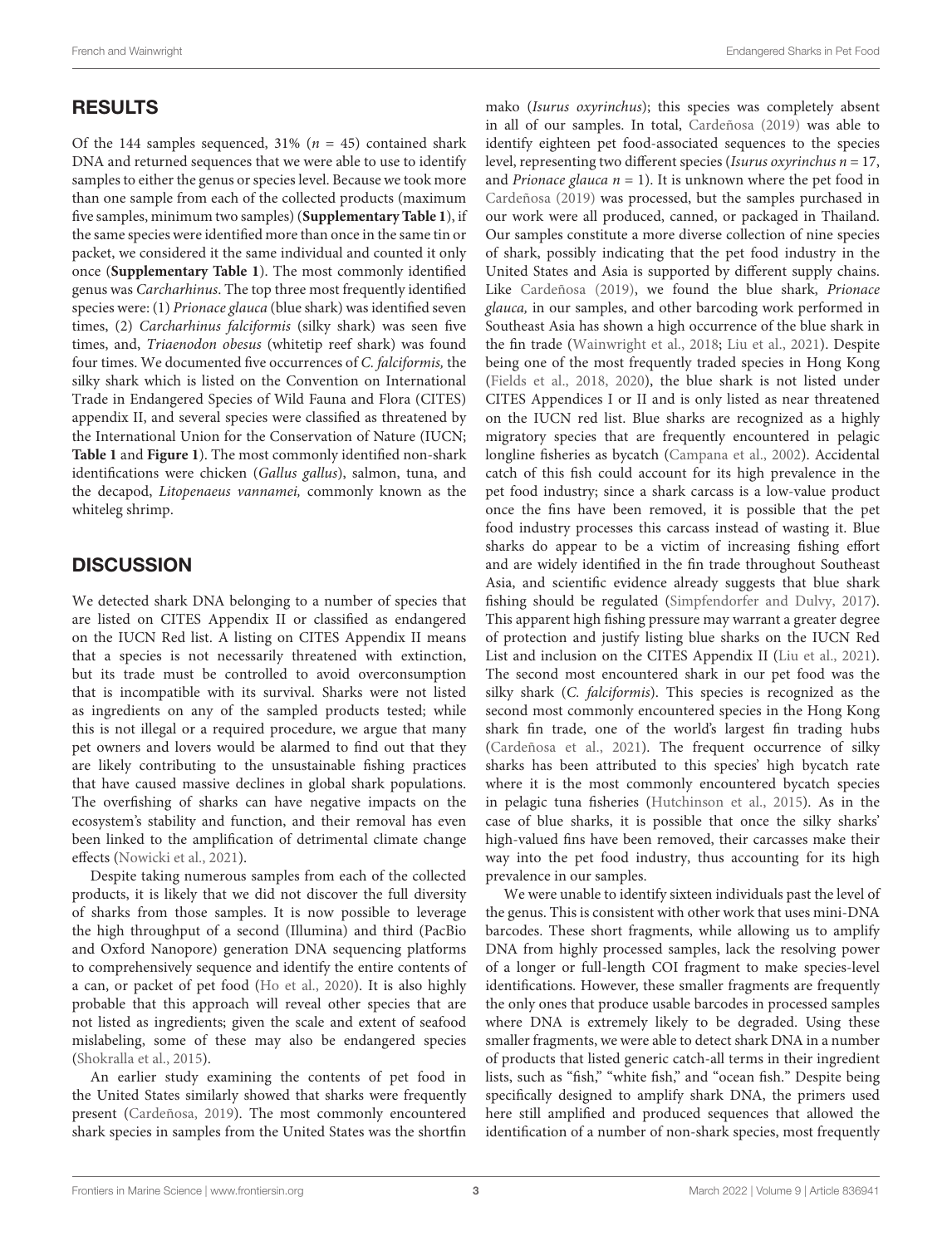<span id="page-3-0"></span>TABLE 1 | Details of species identifications, including occurrence, CITES an IUCN status and the current population tend according to the IUCN Red List.

| <b>Species</b>           | Common name               | Occurrence    | <b>CITES</b> status | <b>IUCN status</b> | <b>Population trend</b> |
|--------------------------|---------------------------|---------------|---------------------|--------------------|-------------------------|
| Carcharhinus spp.        | N/A                       | 16            | N/A                 | N/A                | N/A                     |
| Prionace glauca          | <b>Blue Shark</b>         |               | Not listed          | Near Threatened    | Decreasing              |
| Carcharhinus falciformis | Silky Shark               | 5             | Appendix II         | Vulnerable         | Decreasing              |
| Triaenodon obesus        | Whitetip Reef Shark       | 4             | Not listed          | Vulnerable         | Decreasing              |
| Carcharhinus sorrah      | Spottail Shark            | 3             | Not listed          | Near Threatened    | <b>Unknown</b>          |
| Loxodon macrorhinus      | Sliteve Shark             | 3             | Not listed          | Least Concern      | <b>Unknown</b>          |
| Hemigaleus microstoma    | Sicklefin Weasel Shark    | $\mathcal{P}$ | Not listed          | Vulnerable         | Decreasing              |
| Rhizoprionodon porosus   | Caribbean Sharpnose Shark | 2             | Not listed          | Vulnerable         | Decreasing              |
| Carcharias taurus        | Sand Tiger Shark          | 2             | Not listed          | Vulnerable         | Unknown                 |
| Rhizoprionodon oligolinx | Grey Sharpnose Shark      |               | Not listed          | Least Concern      | Unknown                 |



<span id="page-3-1"></span>chicken (Gallus gallus). This is consistent with previous work showing that these primers amplify DNA from chicken and a number of teleost species [\(Cardeñosa,](#page-4-5) [2019\)](#page-4-5).

Seafood fraud and the deliberate mislabeling or substitution of products is an increasingly recognized global problem that can both lead to and conceal the unsustainable use of marine resources [\(Luque and Donlan,](#page-4-23) [2019;](#page-4-23) [Chang et al.,](#page-4-3) [2021;](#page-4-3) [Giagkazoglou et al.,](#page-4-24) [2022;](#page-4-24) [Neo et al.,](#page-4-4) [2022\)](#page-4-4).

# **CONCLUSION**

Here, we show mislabeling is prevalent in the pet food trade and identify a number of shark species in pet food products, some of which are listed as endangered or have some degree of control imposed on their trade. We suggest that better labeling with globally implemented standards would help to avoid the overexploitation of endangered species such as sharks; doing so would also allow pet owners to have greater control over what they feed their pets.

We do not know whether the high incidence of sharks in pet food is an attempt to avoid the wastefulness of the shark fin trade where high-valued fins are retained and the low-valued carcasses are discarded; if this is the case, that may be commendable. However, we are skeptical that this is the sole reason that sharks end up in pet food. More likely, their presence demonstrates the high fishing pressure to which sharks are increasingly subjected. When viewed in the light of the facts that oceanic shark and ray populations have declined by 71% since 1970, and that three-quarters of all shark species are now considered at risk of global extinction, pet food is not a worthy use of these charismatic and ecologically important apex predators. Better labeling that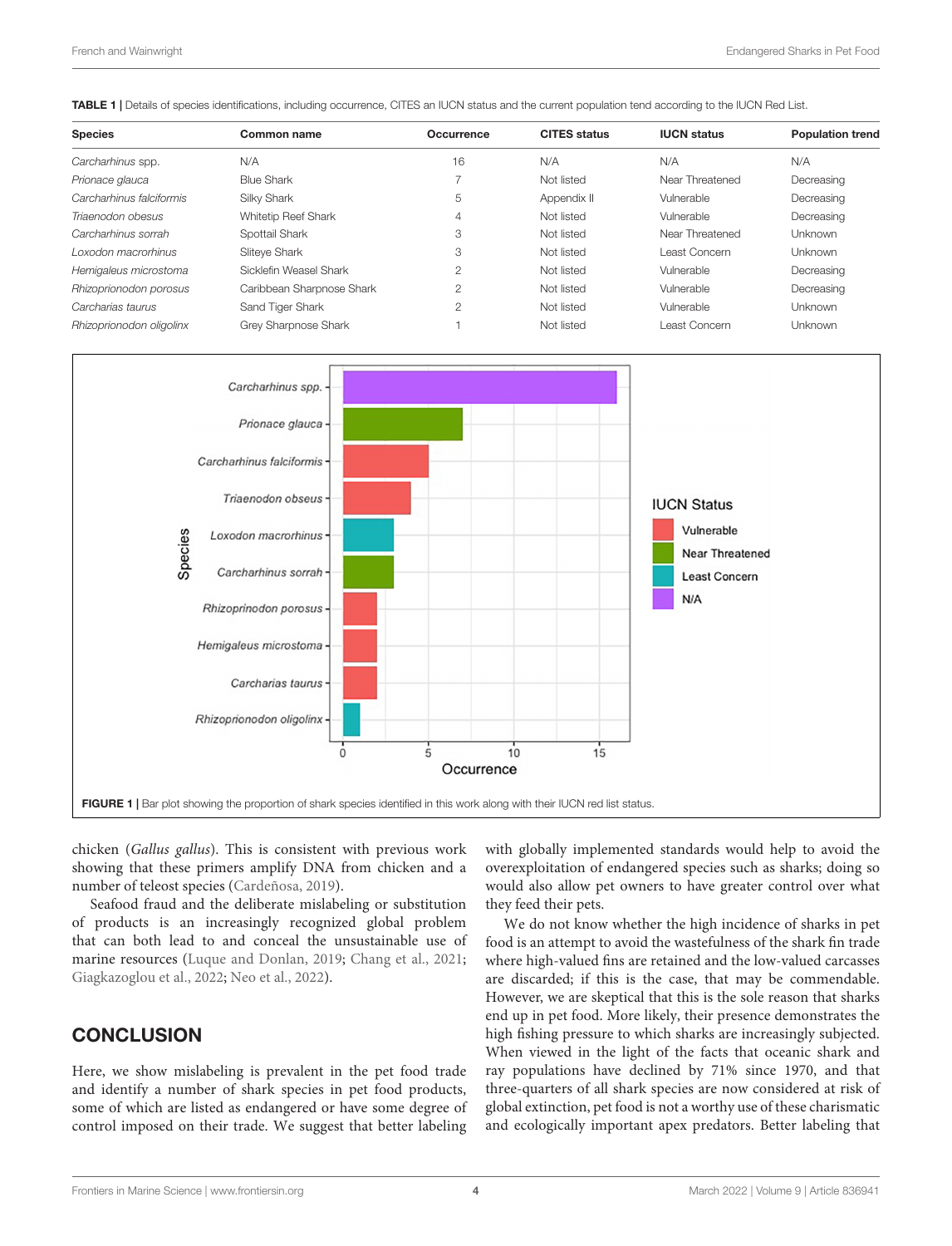avoids the currently used vague catch-all terminology would allow consumers to make more informed choices. This in turn would benefit shark populations by helping to mitigate unsustainable fishing and resource use incompatible with their continued survival.

# DATA AVAILABILITY STATEMENT

The raw data supporting the conclusions of this article will be made available by the authors, without undue reservation.

### ETHICS STATEMENT

Ethical review and approval was not required for the animal study because samples were collected from processed pet food purchased in public retail markets.

# **REFERENCES**

- <span id="page-4-20"></span>Campana, S., Gonzalez, P., and Joyce, W. (2002). Catch, Bycatch and Landings of Blue Shark (Prionace glauca) in the Canadian Atlantic Research Document 2002/101. Ottawa, ON: Fisheries and Oceans Canada, 42.
- <span id="page-4-5"></span>Cardeñosa, D. (2019). Genetic identification of threatened shark species in pet food and beauty care products. Conserv. Genet. 20, 1383–1387. [doi: 10.1007/s10592-](https://doi.org/10.1007/s10592-019-01221-0) [019-01221-0](https://doi.org/10.1007/s10592-019-01221-0)
- <span id="page-4-21"></span>Cardeñosa, D., Fields, A. T., Babcock, E., Shea, S. K. H., Feldheim, K. A., Kraft, D. W., et al. (2021). Indo-Pacific origins of silky shark fins in major shark fin markets highlight supply chains and management bodies key for conservation. Conserv. Lett. 14:e12780. [doi: 10.1111/conl.12780](https://doi.org/10.1111/conl.12780)
- <span id="page-4-11"></span>Cardeñosa, D., Fields, A., Abercrombie, D., Feldheim, K., Shea, S. K. H., and Chapman, D. D. (2017). A multiplex PCR mini-barcode assay to identify processed shark products in the global trade. PLoS One 12:e0185368. [doi: 10.](https://doi.org/10.1371/journal.pone.0185368) [1371/journal.pone.0185368](https://doi.org/10.1371/journal.pone.0185368)
- <span id="page-4-3"></span>Chang, C.-H., Tsai, M.-L., Huang, T.-T., and Wang, Y.-C. (2021). Authentication of fish species served in conveyor-belt sushi restaurants in Taiwan using DNA barcoding. Food Control 130:108264. [doi: 10.1016/j.foodcont.2021.](https://doi.org/10.1016/j.foodcont.2021.108264) [108264](https://doi.org/10.1016/j.foodcont.2021.108264)
- <span id="page-4-18"></span>Fields, A. T., Fischer, G. A., Shea, S. K. H., Zhang, H., Abercrombie, D. L., Feldheim, K. A., et al. (2018). Species composition of the international shark fin trade assessed through a retail-market survey in Hong Kong: shark fin trade. Conserv. Biol. 32, 376–389. [doi: 10.1111/cobi.13043](https://doi.org/10.1111/cobi.13043)
- <span id="page-4-19"></span>Fields, A. T., Fischer, G. A., Shea, S. K. H., Zhang, H., Feldheim, K. A., and Chapman, D. D. (2020). DNA Zip-coding: identifying the source populations supplying the international trade of a critically endangered coastal shark. Anim. Conserv. 23:acv.12585. [doi: 10.1111/acv.12585](https://doi.org/10.1111/acv.12585)
- <span id="page-4-6"></span>Folmer, O., Black, M., Hoeh, W., Lutz, R., and Vrijenhoek, R. (1994). DNA primers for amplification of mitochondrial cytochrome c oxidase subunit I from diverse metazoan invertebrates. Mol. Mar. Biol. Biotechnol. 3, 294–299.
- <span id="page-4-24"></span>Giagkazoglou, Z., Griffiths, A. M., Imsiridou, A., Chatzispyrou, A., Touloumis, K., Hebb, J. L., et al. (2022). Flying under the radar: DNA barcoding ray wings in Greece detects protected species and umbrella labelling terms. Food Control 132:108517. [doi: 10.1016/j.foodcont.2021.108517](https://doi.org/10.1016/j.foodcont.2021.108517)
- <span id="page-4-9"></span>Hajibabaei, M., Smith, M. A., Janzen, D. H., Rodriguez, J. J., Whitfield, J. B., and Hebert, P. D. N. (2006). A minimalist barcode can identify a specimen whose DNA is degraded. Mol. Ecol. Notes 6, 959–964. [doi: 10.1111/j.1471-8286.2006.](https://doi.org/10.1111/j.1471-8286.2006.01470.x) [01470.x](https://doi.org/10.1111/j.1471-8286.2006.01470.x)
- <span id="page-4-7"></span>Hebert, P. D. N., Cywinska, A., Ball, S. L., and deWaard, J. R. (2003). Biological identifications through DNA barcodes. Proc. Biol. Sci. 270, 313–321. [doi: 10.](https://doi.org/10.1098/rspb.2002.2218) [1098/rspb.2002.2218](https://doi.org/10.1098/rspb.2002.2218)
- <span id="page-4-17"></span>Ho, J. K. I., Puniamoorthy, J., Srivathsan, A., and Meier, R. (2020). MinION sequencing of seafood in Singapore reveals creatively l flatfishes, confused roe,

### AUTHOR CONTRIBUTIONS

IF and BW contributed to conception and design of the study. IF performed lab work, analysis, and wrote the first draft of the manuscript. Both authors contributed to the manuscript, read, and approved the submitted version.

# FUNDING

This work was supported by a Yale-NUS College Start-Up Fund.

# <span id="page-4-15"></span>SUPPLEMENTARY MATERIAL

The Supplementary Material for this article can be found online at: [https://www.frontiersin.org/articles/10.3389/fmars.](https://www.frontiersin.org/articles/10.3389/fmars.2022.836941/full#supplementary-material) [2022.836941/full#supplementary-material](https://www.frontiersin.org/articles/10.3389/fmars.2022.836941/full#supplementary-material)

pig DNA in squid balls, and phantom crustaceans. Food Control 112:107144. [doi: 10.1016/j.foodcont.2020.107144](https://doi.org/10.1016/j.foodcont.2020.107144)

- <span id="page-4-22"></span>Hutchinson, M. R., Itano, D. G., Muir, J. A., and Holland, K. N. (2015). Post-release survival of juvenile silky sharks captured in a tropical tuna purse seine fishery. Mar. Ecol. Progr. Ser. 521, 143–154. [doi: 10.3354/meps](https://doi.org/10.3354/meps11073) [11073](https://doi.org/10.3354/meps11073)
- <span id="page-4-12"></span>Ip, Y. C. A., Chang, J. J. M., Lim, K. K. P., Jaafar, Z., Wainwright, B. J., and Huang, D. (2021). Seeing through sedimented waters: environmental DNA reduces the phantom diversity of sharks and rays in turbid marine habitats. BMC Ecol. Evol. 21:166. [doi: 10.1186/s12862-021-01895-6](https://doi.org/10.1186/s12862-021-01895-6)
- <span id="page-4-14"></span>Kearse, M., Moir, R., Wilson, A., Stones-Havas, S., Cheung, M., Sturrock, S., et al. (2012). Geneious basic: an integrated and extendable desktop software platform for the organization and analysis of sequence data. Bioinformatics 28, 1647–1649. [doi: 10.1093/bioinformatics/bts199](https://doi.org/10.1093/bioinformatics/bts199)
- <span id="page-4-8"></span>Kim, H. W., Seok, Y. S., Cho, T. J., and Rhee, M. S. (2020). Risk factors influencing contamination of customized cosmetics made on-the-spot: evidence from the national pilot project for public health. Sci. Rep. 10:1561. [doi: 10.1038/s41598-](https://doi.org/10.1038/s41598-020-57978-9) [020-57978-9](https://doi.org/10.1038/s41598-020-57978-9)
- <span id="page-4-13"></span>Liu, C. J. N., Neo, S., Rengifo, N. M., French, I., Chiang, S., Ooi, M., et al. (2021). Sharks in hot soup: DNA barcoding of shark species traded in Singapore. Fisheries Res. 241:105994. [doi: 10.1016/j.fishres.2021.105994](https://doi.org/10.1016/j.fishres.2021.105994)
- <span id="page-4-23"></span>Luque, G. M., and Donlan, C. J. (2019). The characterization of seafood mislabeling: a global meta-analysis. Biol. Conserv. 236, 556–570. [doi: 10.1016/](https://doi.org/10.1016/j.biocon.2019.04.006) [j.biocon.2019.04.006](https://doi.org/10.1016/j.biocon.2019.04.006)
- <span id="page-4-0"></span>MacNeil, M. A., Chapman, D. D., Heupel, M., Simpfendorfer, C. A., Heithaus, M., Meekan, M., et al. (2020). Global status and conservation potential of reef sharks. Nature 583, 801–806. [doi: 10.1038/s41586-020-](https://doi.org/10.1038/s41586-020-2519-y)  $2519-y$
- <span id="page-4-10"></span>Meusnier, I., Singer, G. A., Landry, J.-F., Hickey, D. A., Hebert, P. D., and Hajibabaei, M. (2008). A universal DNA mini-barcode for biodiversity analysis. BMC Genomics 9:214. [doi: 10.1186/1471-2164-9-214](https://doi.org/10.1186/1471-2164-9-214)
- <span id="page-4-4"></span>Neo, S., Kibat, C., and Wainwright, B. J. (2022). Seafood mislabelling in Singapore. Food Control 135:108821. [doi: 10.1016/j.foodcont.2022.108821](https://doi.org/10.1016/j.foodcont.2022.108821)
- <span id="page-4-16"></span>Nowicki, R. J., Thomson, J. A., Fourqurean, J. W., Wirsing, A. J., and Heithaus, M. R. (2021). Loss of predation risk from apex predators can exacerbate marine tropicalization caused by extreme climatic events. J. Anim. Ecol. 90, 2041–2052. [doi: 10.1111/1365-2656.13424](https://doi.org/10.1111/1365-2656.13424)
- <span id="page-4-2"></span>Pacoureau, N., Rigby, C. L., Kyne, P. M., Sherley, R. B., Winker, H., Carlson, J. K., et al. (2021). Half a century of the global decline in oceanic sharks and rays. Nature 589, 567–571. [doi: 10.1038/s41586-020-03173-9](https://doi.org/10.1038/s41586-020-03173-9)
- <span id="page-4-1"></span>Shiffman, D. S., Bittick, S. J., Cashion, M. S., Colla, S. R., Coristine, L. E., Derrick, D. H., et al. (2020). Inaccurate and biased global media coverage underlies public misunderstanding of shark conservation threats and solutions. *iScience* 23:101205. [doi: 10.1016/j.isci.2020.101205](https://doi.org/10.1016/j.isci.2020.101205)